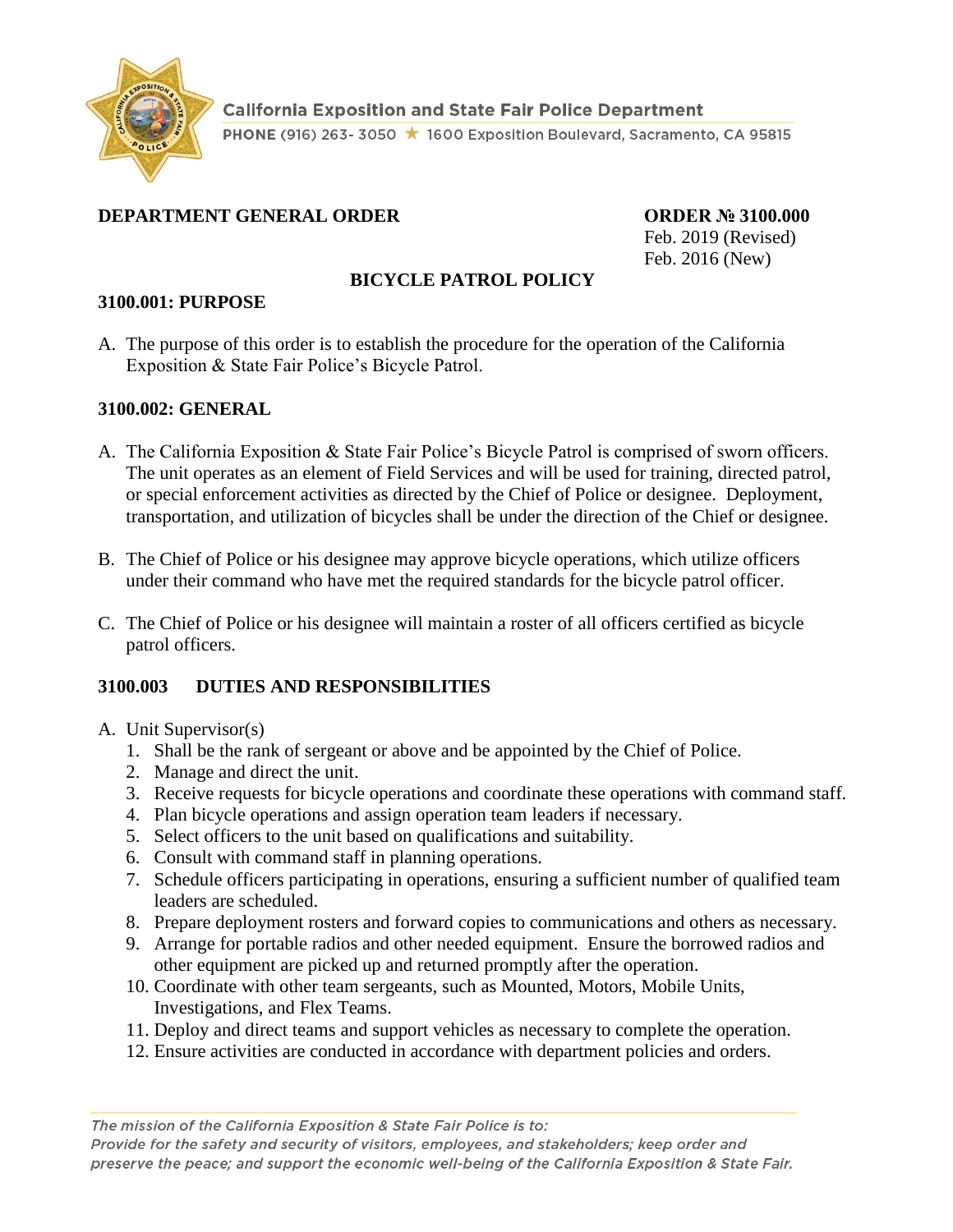California Exposition and State Fair Police Department Department General Order № 3100.000, Bicycle Patrol Policy

13. Collect information from team leaders to complete the activity report and evaluate the operation. Forward the activity report, copies of all crime reports, citations Field Interrogations (FIs) and other pertinent information as required.

### B. Team Leader

- 1. Shall be designated by the unit supervisor(s).
- 2. Lead a team of officers.
- 3. Act as the Officer in Charge (OIC) when designated by the unit supervisor, event OIC, or higher authority.
- 4. Coordinate with the unit supervisor(s) and other team leaders to complete the operation.
- 5. Ensure team activities are conducted safely and in accordance with department policies and orders.
- 6. Advise the unit supervisor(s) of activities and conditions encountered.

## **3100.004 EQUIPMENT**

- A. Bicycles
	- 1. Shall be a quality mountain bike style which is suitable for law enforcement and approved by the unit supervisor.
	- 2. At minimum, the bicycle must have front suspension.
	- 3. Pedals with foot retention devices, such as clipless pedals or toe clips are recommended, but not required based on individual rider preference.
	- 4. Equipped with a headlight and a red taillight.
	- 5. Black rear pack with "Police" in gold or white lettering on both sides.
	- 6. The department will provide standardized bicycles, but individuals may supply their own bicycle, with the unit supervisor's permission, for use as long as it meets minimum standards. Any department equipment used on the bicycle will be returned at the end of the event.
	- 7. Authorized individually owned bicycles used on duty will be repaired when damaged on duty, as approved by the unit supervisor or their designee, with and acceptable serviceable part from the department's approved supplier or repair facility. If the officer chooses a replacement part that costs in excess of the acceptable serviceable part, the remaining cost will be the responsibility of the officer at the time of the repair and with the supplier or repair shop directly.
- B. Uniform and Safety Equipment
	- 1. Uniform Shirt
		- a. Safety/Traffic Yellow polo shirt uniform with other member's shirts. Cornerstone, 5.11, or near exact color and cut as approved by the unit supervisor in order to maintain uniformity with other team members.
		- b. Embroidered California Exposition & State Fair Police badge (as designed and authorized by the department) on the left upper chest.
		- c. The appropriate rank such as "Officer" or "Sergeant" embroidered in black under the badge.
		- d. The last name embroidered in black on the opposite, right side, upper chest.
		- e. The word "POLICE" in black embroidered on the back. Size and font will be approved by the unit supervisor in order to be uniform with existing team member's shirts.
		- f. California Exposition & State Fair Police department patches must be worn on both shoulders. Sergeant chevrons will be worn as appropriate on the sleeves.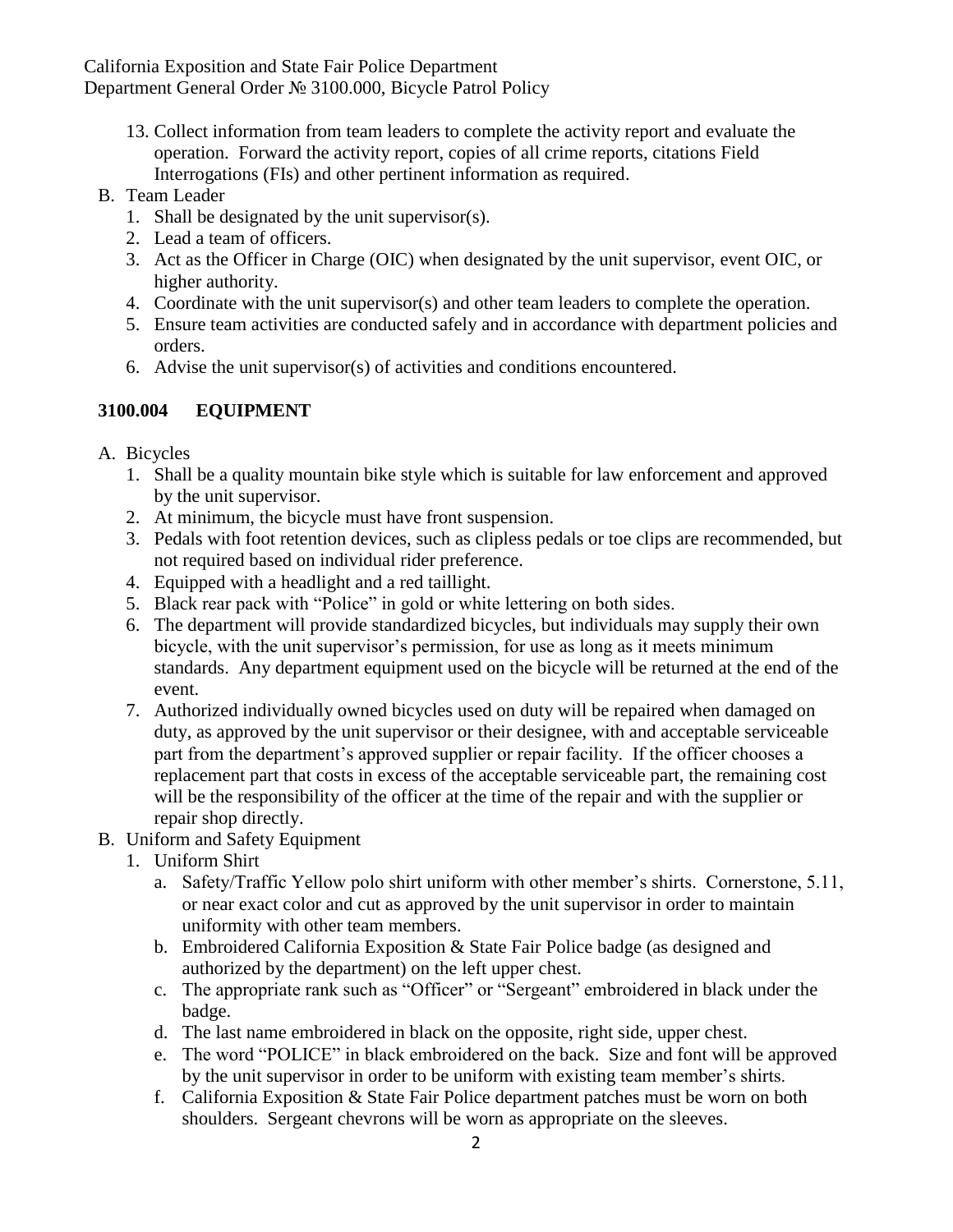California Exposition and State Fair Police Department Department General Order № 3100.000, Bicycle Patrol Policy

- 2. Uniform Shorts/Pants
	- a. Black bicycle law enforcement style short pants with belt loops and pockets, approved by the unit supervisor for uniformity.
	- b. Black bicycle law enforcement style long pants with belt loops, pockets, and ankle snag hazard prevention, approved by the unit supervisor for uniformity.
- 3. Shoes/Socks
	- a. Athletic or bicycle specific shoes which are primarily black. Accent colors will be limited to yellow similar to the polo shirt color.
	- b. Socks will be primarily black and be no higher on the leg than the ankle.
- 4. Long Sleeve
	- a. Cold weather long sleeves may be necessary to wear under the yellow polo shirt. The color is to be black with no additional writing on the exposed portions of the sleeves or neck, other than an appropriate brand name in white or gray. The sleeves will be formfitting and not excessively loose. The neckline may have a "turtle neck" based on individual officer preference.
- 5. Jacket
	- a. Cold weather jackets must be approved for uniformity by the unit supervisor. Upper half is yellow (including sleeves) and the lower half is black. Typical brands are 5.11 or Law Pro and are specific to law enforcement bicycle patrol.
	- b. The jacket must have approved California Exposition & State Fair Police patches on each shoulder.
	- c. Either a metal or embroidered badge is approved and must be worn on the upper left chest. If an embroidered badge is worn, it must either contain the badge number clearly displayed on or below the badge, or the upper right chest must have the last name of the officer clearly displayed.
	- d. Only during wet weather will a black rain jacket be approved for use by the OIC or unit supervisor. Regular uniform markings on the rain jacket will be worn. Care should be used to not ride in traffic when foul weather and the black rain coat are worn.
- 6. Tactical Vest
	- a. Only upon the approval of the Chief of Police or OIC for an event, will a tactical vest be worn by bicycle officers outside a tactical deployment. The vest will be black and worn over any soft body armor or the regular yellow polo shirt.
	- b. The vest will have a metal badge or embroidered badge and the last name of the officer clearly visible. Yellow "Police" will be clearly visible on the rear of the vest.
	- c. The vest must not obstruct the shoulder patches on the yellow polo shirt.
- 7. Bicycle helmets shall be black, meeting the specified standards of the American National Standards Institute (ANSI), the Snell Memorial Foundation, and/or the Consumer Product Safety Commission (CPCS).
- 8. Riding gloves shall be predominantly black in color and be worn at all times when riding the bicycle.
- 9. Eye protection shall be worn anytime hazardous conditions to the eyes exist.

# **3100.005 QUALIFICATIONS**

- A. Officers must meet requirements unique to the assignment prior to bicycle patrol operations.
	- 1. Successful completion of a Federal, State, or local agency law enforcement bicycle training, similar to a P.O.S.T. or IPMBA basic bicycle course.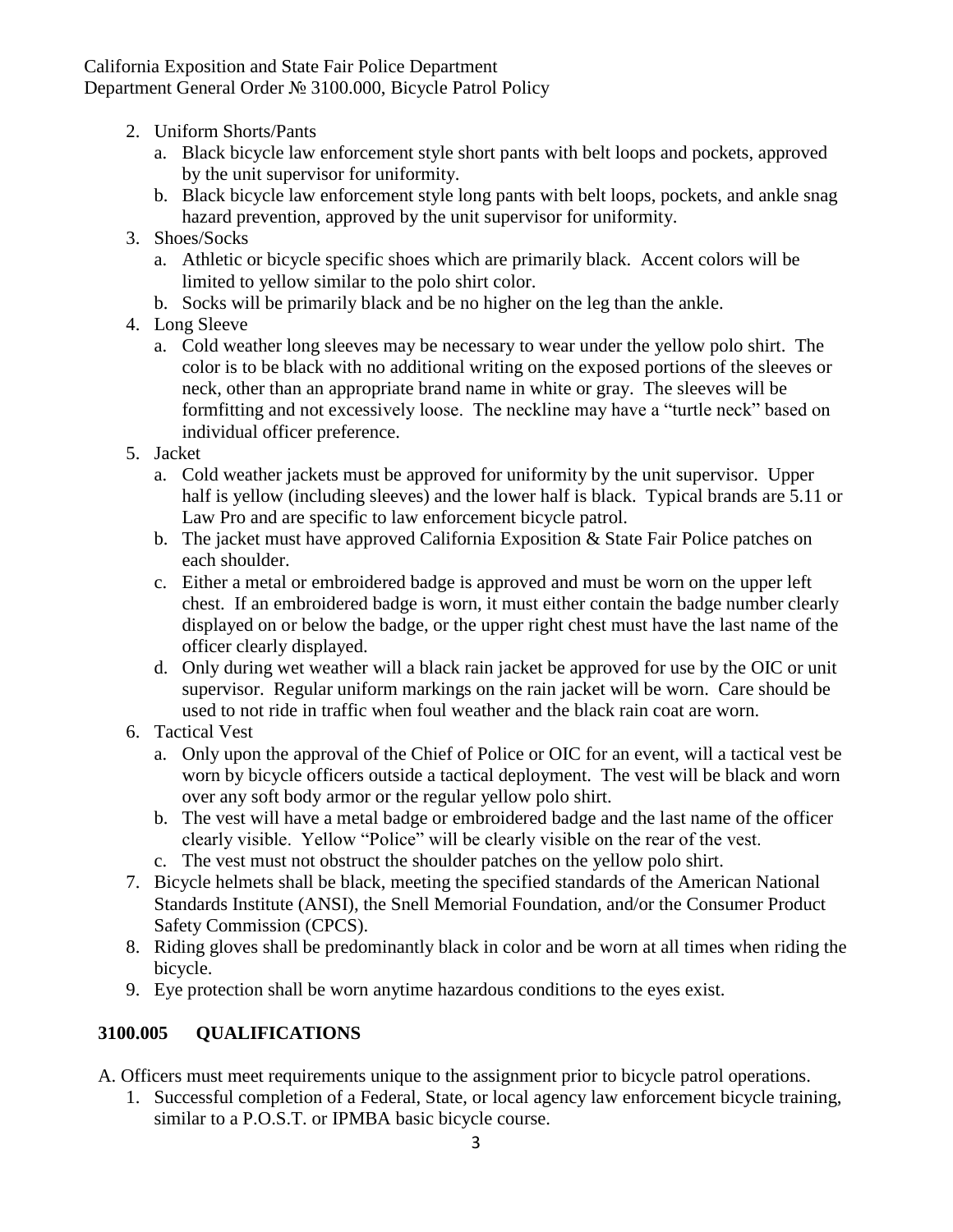California Exposition and State Fair Police Department Department General Order № 3100.000, Bicycle Patrol Policy

- B. Yearly recertification or formalized bicycle training must occur every 12 months by each team member between the end of the State Fair and the beginning of the next year's State Fair. Satisfaction of this requirement can be met:
	- 1. Attending an allied agency law enforcement bicycle training for a minimum of 8 hours.
	- 2. Attending a P.O.S.T. or IPMBA law enforcement bicycle training course for a minimum of 8 hours.
	- 3. Attending one of the California Exposition & State Fair Police bicycle annual training days for skills and evaluation.
	- 4. Only the Chief of Police may waive an individual member's required yearly training.
- C. California Exposition & State Fair Police department instructors are designated by the Chief of Police and the unit supervisors.
	- 1. Instructors will train and evaluate team member's adherence to law enforcement bicycle police standards. If a deficiency cannot be overcome through training, then the instructors are to report the deficiency to the unit supervisor(s).
	- 2. Areas of instruction, such as crowd control, may be taught in conjunction with other instructors.

## **3100.006 SKILLS/EVALUATIONS STANDARDS**

- A. The yearly skills, evaluation, and testing standards will be comprised of:
	- 1. Yearly skills fitness demonstration must minimally include:
		- a. Successful completion of slow riding, emergency braking, mounting and dismounting, obstacle avoidance, fall prevention by maintaining balance with no forward movement, over taking a suspect and other techniques as determined by the California Exposition & State Fair Police's department bicycle patrol training instructors.
		- b. Successful completion of the bicycle patrol cone patterns as determined by the California Exposition & State Fair Police's Department bicycle patrol training instructors.
		- c. Successful demonstration of descending a minimum of three stairs, as determined by the California Exposition & State Fair Police's Department bicycle patrol training instructors.
		- d. Successful completion of an endurance ride to include navigating obstacles as trained.
	- 2. Additional training areas will include:
		- a. Crowd control
		- b. Bicycle Response Training
		- c. Safe riding in crowds
		- d. Use of the bicycle and equipment as weapons.
	- 3. Evaluation will be completed by the department instructors and unit supervisors.
		- a. All team members must satisfactorily complete all areas of instruction given to remain currently certified by the California Exposition & State Fair Police Department as bicycle patrol officer.